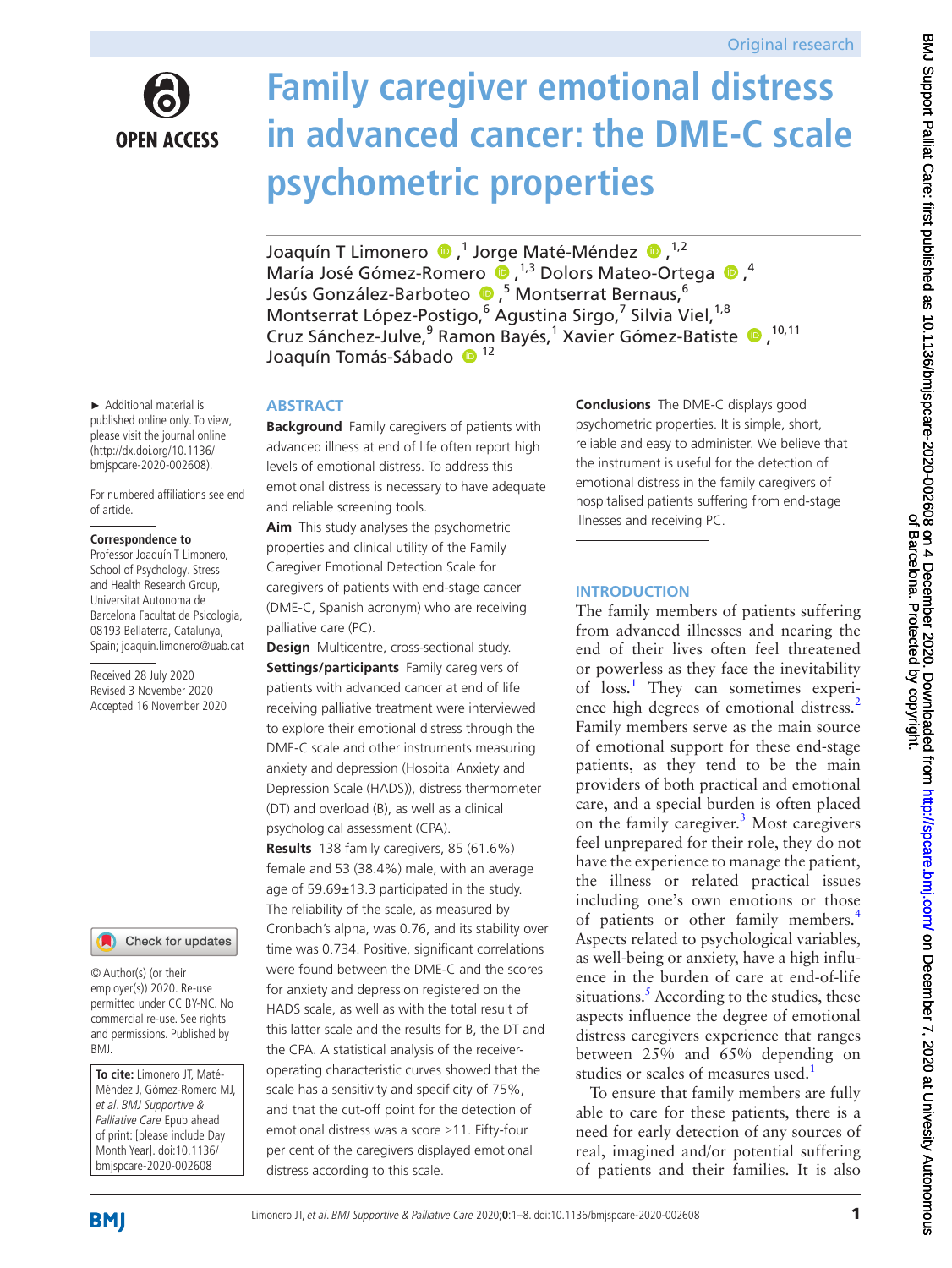vital to identify their most pressing concerns, needs, priorities and preferences.<sup>67</sup> In the field of palliative care (PC), the family caregiver (also called the primary or informal caregiver) is the family member (partner, child, sibling or other relatives) or friend who accompanies and cares for the patient at a PC unit or service, spending a large proportion of his or her time offering this care without receiving any economic compensation in exchange. These caregivers have a significant emotional bond with the patient and tend to play key roles in ensuring the reorganisation, maintenance and cohesiveness of their families during this period<sup>[8](#page-7-6)</sup> providing emotional and practical assistance.<sup>[9](#page-7-7)</sup>

Wittenberg-Lyles *et al*<sup>10</sup> found that when such family members are worried and display significant levels of emotional distress and suffering, the patients themselves are likely to experience greater suffering as well. This phenomenon, called 'reciprocal suffering', has negative consequences for the patient's overall wellbeing. The National Institute of Clinical Excellence  $(NICE)^{11}$  guidelines on how to improve PC emphasise the need to provide both caregivers and their families with sources of information, support and advice. These resources help them carry out their caregiving tasks, and they act as a preventive factor against emotional distress and while facilitating the processes of emotional adjustment and adaptation both during the illness itself and in the subsequent mourning period. In the context of caring for a loved one with an advanced illness, it is hardly surprising that family caregivers tend to display emotional distress and suffering. These caregivers face extreme experiences that come with a high degree of emotional impact and with the significant difficulties inherent in adapting to rapidly changing and evolving situations that place great demands on their resources. $1712$ 

The 'Threats-Resources' model created by Bayés *et al*[13](#page-7-10) can be applied to both patients and caregivers. According to this model, the caregiver tend to suffer when they experience internal and/or external symptoms that they view as threatening to their physical and/or psychological health, and when they feel they lack the resources to deal with these symptoms or that the resources at their disposal cannot effectively reduce the potential threat. They experience feelings of impotence when they cannot successfully confront these threats, resulting in suffering. This suffering on the part of caregivers is also subject to the positive or negative influence of the caregiver's mood. Later research broadened the scope of measurement of this phenomenon with the Integrated Suffering Model,<sup>14</sup> which shows that caregivers tend to suffer when their coping strategies and regulation processes are dysfunctional or when the situation lasts for a long period, resulting in exhaustion. This is a dynamic situation, and conditions may vary along with the evolution of the patient's illness. The cases of terminally ill patients often evolve quite quickly, and the degree of suffering

of caregivers can fluctuate along with the patient's changing circumstances. This mutability over time means that there is a need for reliable, practical and non-invasive instruments that can detect and monitor changes in the level of suffering to offer the best possible treatment.

Advanced illnesses, especially the processes before the end of a person's life, are complex situations, and in this context psychological research often faces obstacles<sup>[15](#page-7-12)</sup> due to patients' vulnerability and fragility. Therefore, there is a need to develop specific instruments with good psychometric properties $16 17$  that can analyse the suffering and needs of main caregivers. Some scales developed in other contexts have been used to assess depression or anxiety in caregivers, such as the Hospital Anxiety and Depression Scale (HADS).<sup>18</sup> Other scales assess caregiver needs, more for epidemiological purposes than for detection or treatment,<sup>[19](#page-7-15)</sup> quality of life scales<sup>[20](#page-7-16)</sup> or resilience.<sup>21</sup> However, in general, these scales are not specific to caregivers of patients receiving PC or are not adequate because they contain too many items that could add additional fatigue or discomfort to the caregiver. About caregiver overload, a large number of them have been developed, $^{22}$  but they generally suffer from the same problems as the previous scales.<sup>23</sup> <sup>24</sup>

This would address the lack of reliable measurement indicators in this area, often a barrier to expanding knowledge of the effectiveness of PC. In light of all of the above, and especially of this lack of instruments to gather information on emotional distress in the main caregivers of advanced and end-stage oncology patients, the research team had developed along similar lines to a previous measurement tool they had developed, but this time aimed at main caregivers. $25-27$ A description of the systematic process used to develop this scale to measure the emotional distress of family caregivers of patients with advanced and end-stage illnesses (Caregiver Emotional Detection Scale (DME-C)), as well as the scale's components, can be found in Limonero *et al*. [28](#page-7-21) Thus, the objectives of this study are (1) to assess the scale's psychometric properties, and (2) to confirm its clinical validity for screening and early identification of emotional distress in caregivers of patients with advanced or end-stage cancer.

# **MATERIALS AND METHODS**

### **Study design and setting**

In this multicentre, cross-sectional study, the DME-C scale was administered to caregivers of patients in four PC units in the Autonomous Region of Catalonia, Spain. The inclusion criteria called for participants who were: (1) over 18 years old; (2) main caregivers of oncology patients with advanced, end-stage cancer; (3) who had received care from a PC team; (4) were able to hold a conversation and answer the questions they were asked; and (5) participated voluntarily and signed informed consent. Excluded from the sample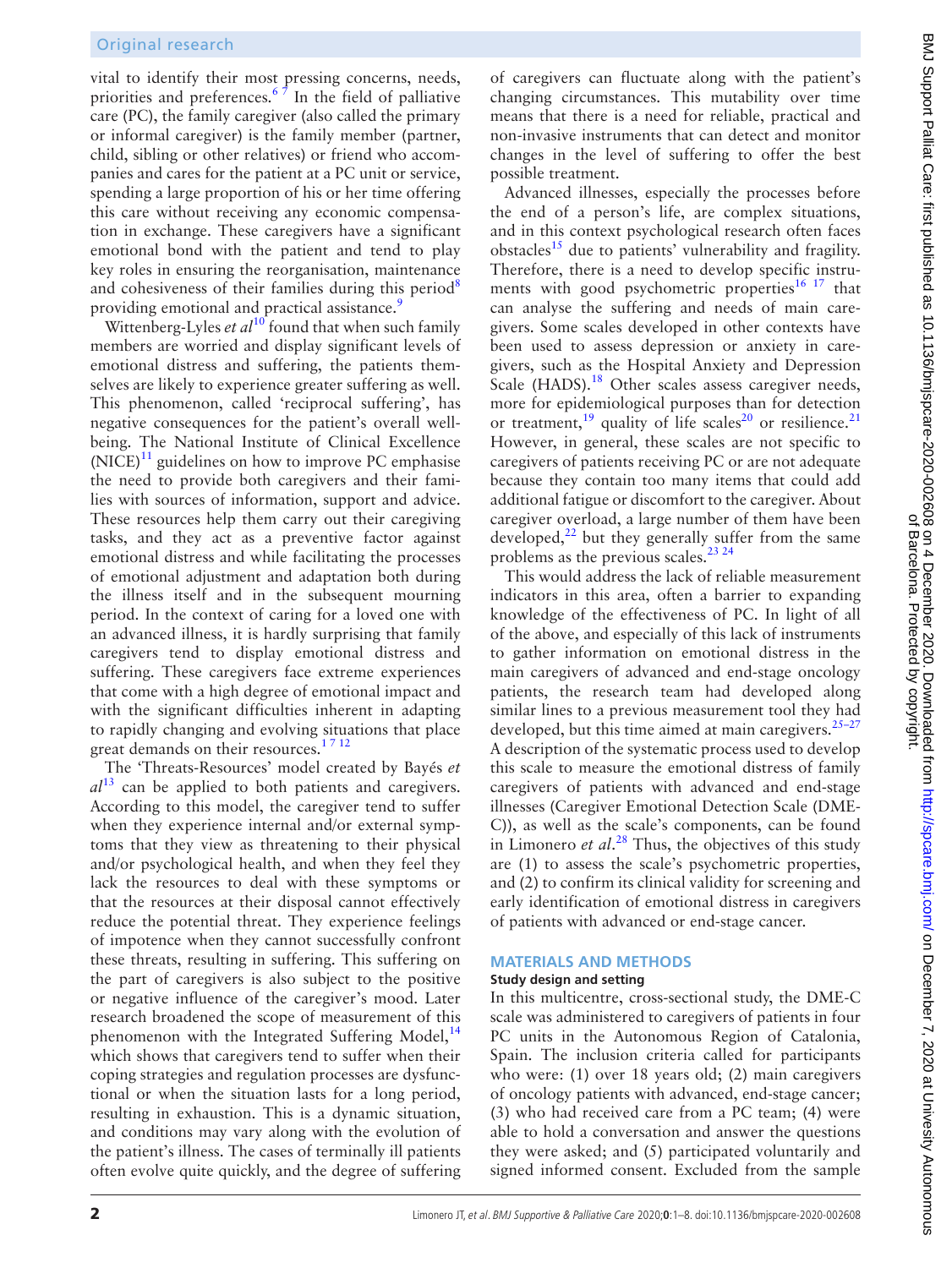|   | ENFERMEDAD AVANZADA (DME-C)                                                                                         |                     |                     |        |                |              |                |                       |                                                         |  |
|---|---------------------------------------------------------------------------------------------------------------------|---------------------|---------------------|--------|----------------|--------------|----------------|-----------------------|---------------------------------------------------------|--|
|   | 1ª. ¿Cómo se encuentra de ánimo?                                                                                    |                     |                     |        |                |              |                |                       |                                                         |  |
|   | En una escala de 0 a 10, donde 0 es "Muy mal" y 10 "Muy bien",                                                      |                     |                     |        |                |              |                |                       |                                                         |  |
|   | ¿Cómo valoraría su estado de ánimo?:                                                                                |                     |                     |        |                |              |                |                       |                                                         |  |
|   |                                                                                                                     |                     |                     |        |                |              |                |                       |                                                         |  |
|   | 1<br>$\Omega$<br>Muy mal                                                                                            | $\overline{2}$<br>3 | $\overline{\bf{4}}$ | 5<br>6 | $\overline{7}$ | 8            | 9              | 10<br>Muv bien        |                                                         |  |
|   |                                                                                                                     |                     |                     |        |                |              |                |                       |                                                         |  |
|   | 2ª. ¿Cómo lleva esta situación?<br>En una escala de 0 a 10, donde 0 es "No me cuesta nada" y 10 " Me cuesta mucho", |                     |                     |        |                |              |                |                       |                                                         |  |
|   | z qué valor le daria?:                                                                                              |                     |                     |        |                |              |                |                       |                                                         |  |
|   |                                                                                                                     |                     |                     |        |                |              |                |                       |                                                         |  |
|   | 1<br>No me cuesta nada                                                                                              | $\overline{2}$<br>3 | $\overline{a}$      | 5<br>6 | $\overline{7}$ | $\mathbf{a}$ | $\Omega$       | 10<br>Me cuesta mucho |                                                         |  |
|   |                                                                                                                     |                     |                     |        |                |              |                |                       |                                                         |  |
|   | 3 <sup>a</sup> . a) ¿Qué es lo que más le preocupa en este momento? (lo más textual posible)                        |                     |                     |        |                |              |                |                       |                                                         |  |
|   |                                                                                                                     |                     |                     |        |                |              |                |                       |                                                         |  |
|   |                                                                                                                     |                     |                     |        |                |              |                |                       |                                                         |  |
|   |                                                                                                                     |                     |                     |        |                |              |                |                       |                                                         |  |
|   |                                                                                                                     |                     |                     |        |                |              |                |                       |                                                         |  |
|   | b) ¿Hasta qué punto le preocupa?                                                                                    |                     |                     |        |                |              |                |                       |                                                         |  |
|   |                                                                                                                     |                     |                     |        |                |              |                |                       |                                                         |  |
|   | $\Omega$<br>$\overline{1}$                                                                                          |                     |                     |        |                |              |                |                       |                                                         |  |
|   |                                                                                                                     | $\overline{2}$<br>3 | $\overline{A}$      | 5<br>6 | $\overline{7}$ | 8            | $\overline{9}$ | 10                    |                                                         |  |
|   | Nada                                                                                                                |                     |                     |        |                |              | Mucho          |                       |                                                         |  |
|   | 4ª. ¿Se observan signos externos de ME en este cuidador? No Sí , señale cuáles:                                     |                     |                     |        |                |              |                |                       |                                                         |  |
|   | Signos visibles de llanto, tristeza, miedo, desbordamiento                                                          |                     |                     |        |                |              |                |                       |                                                         |  |
|   | Dificultad para separarse del enfermo: familiar que no quiere dejar al<br>enfermo e insiste en los cuidados         |                     |                     |        |                |              |                |                       |                                                         |  |
|   | Signos visibles de enfado, irritabilidad o desacuerdo frecuente con las medidas<br>terapéuticas                     |                     |                     |        |                |              |                |                       |                                                         |  |
|   | Rechaza o evita el contacto con los profesionales                                                                   |                     |                     |        |                |              |                |                       |                                                         |  |
|   | Rechaza o evita visitas de amigos o familiares                                                                      |                     |                     |        |                |              |                |                       |                                                         |  |
|   | Dificultades con la información (bloquea, dificulta, minimiza la información)                                       |                     |                     |        |                |              |                |                       |                                                         |  |
| п | Otros (especificar)                                                                                                 |                     |                     |        |                |              |                |                       |                                                         |  |
|   |                                                                                                                     |                     |                     |        |                |              |                |                       |                                                         |  |
|   | Valora la intensidad del ME de este cuidador en una escala de (0-10)                                                |                     |                     |        |                |              |                |                       |                                                         |  |
|   | Observaciones:                                                                                                      |                     |                     |        |                |              |                |                       |                                                         |  |
|   |                                                                                                                     |                     |                     |        |                |              |                |                       | <b>CRITERIOS DE CORRECCIÓN - DME-C:</b>                 |  |
|   |                                                                                                                     |                     |                     |        |                |              |                |                       | $(10 - item 1) + item 2 \Rightarrow [10 - (-)] + (-) =$ |  |

<span id="page-2-0"></span>**Figure 1** Caregiver Emotional Distress Detection

Questionnaire (DME-C) administered to the main caregivers of patients with advanced or end-stage illness.

were those who did not meet these criteria, as well as some who did meet the criteria but were experiencing highly emotional situations as their family members were in the final days of their lives. The sample size was calculated to meet the criterion for recruiting participants according to the number of items of the instrument validated. In this sense, we follow the criteria of Gorsuch<sup>29</sup> that suggests a ratio of five subjects for each item but never <100 subjects, and Boateng *et*   $a<sup>30</sup>$  suggest a ratio of 10 per item. According to these recommendations, we used a convenience sample of 148 caregivers. Each PC unit recruited 37 caregivers. Thus, a convenience sample of 148 adults caregivers was invited to take part in the study. Of them, 8 (5.4%) declined to participate in the study. Two participants were excluded due to incomplete assessment data, leaving a final sample of 138 caregivers.

### **Measurement**

In addition to collecting data on variables related to the illness and sociodemographic variables, the researchers administered the following instruments:

*Emotional Distress Detection Questionnaire for caregivers of patients with advanced, end-stage illnesses (DME-C)* developed by Limonero *et al*, [28](#page-7-21) which consists of two parts, one aimed at caregivers and

another for healthcare professionals. The caregiver is asked to respond to two questions related to mood and the results of the process of adaptation to the situation of the illness of their family member. The questions are answered on a visual numerical scale from 0 to 10. Additionally, information is collected as to the presence or absence of worry and the intensity of this worry (0–10). The second part of the scale is an observation tool for healthcare professionals, allowing them to record external signs of emotional distress in the caregiver. The professional registers the presence or absence of these signs and records their overall intensity (0–10) (see [figure](#page-2-0) 1). The DME-C yields a total score (0–20) made up of the sum of the scores on the items related to mood and coping. The questions on worries and external signs of emotional distress allow healthcare professionals to offer more specific care, and they validate the overall score for the DME-C.

To analyse the convergent validity of the DME-C, the following instruments were administered:

*The Distress Thermometer (DT)* created by Holland  $et \t al^{31}$  is a numerical scale consisting of a single item measuring the overall emotional distress experienced by the caregiver on a scale of 0–10. The sensitivity values found for this instrument fluctuate between 75% and 80%, and its specificity is about 60%. According to the creators of the tool, scores ≥4 indicate the presence of emotional distress

*Hospital Anxiety and Depression Scale* (HADS).<sup>[18](#page-7-14)</sup> This scale detects the presence of anxiety and depression in non-psychiatric hospital settings. It consists of 14 items presented in a four-point Likert-type format (range from 0 to 3). Seven of the items make up the anxiety subscale and the other seven measure depression. The maximum score for each subscale is 21 points, with scores obtained by adding up the points for the items, each of which corresponds to a symptom. The two subscales have been shown to have the same cutoff points, values that are generally between 8 and 10. The internal consistency of the scale measured through Cronbach's alpha was 0.81 for the anxiety subscale and 0.83 for the depression subscale.

*Abbreviated Zarit Scale on Perceived Caregiver Overload.*[32](#page-7-25)A reduced seven-item scale with Likert-type questions for which respondents can choose among five possible answers (never-always). The instrument measures the extent to which family members of patients receiving PC feel overwhelmed. The tool explores feelings of overload, self-care and the loss of social or family roles. According to the authors, the test displays a sensitivity and specificity of 100%, and scores  $\geq$ 17 indicate that the family is overwhelmed. The Cronbach's alpha for this study was 0.84.

*Clinical psychological interview*. A psychologist with experience in PC conducted independent, semistructured interviews with the participants to assess their overall degree of emotional distress using a five-point Likert-type scale, where a score of 1 indicated 'no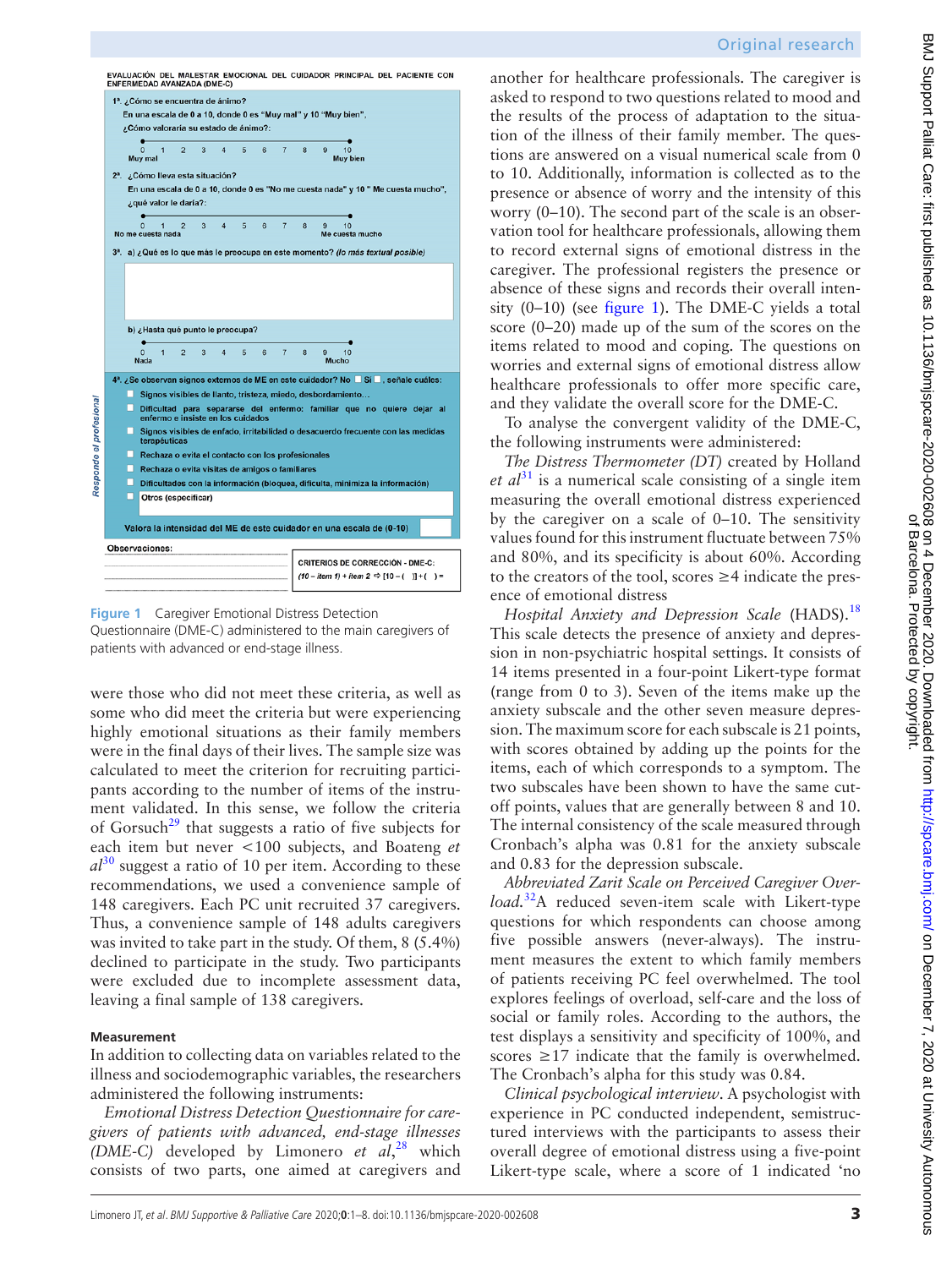### <span id="page-3-1"></span>**Table 2** Descriptive statistics

|                       |    | <b>Overall score</b><br><b>DME-C</b> | Zarit overload                  | <b>HADS</b> anxiety<br>subscale score | <b>HADS</b> depression<br>subscale score | <b>Overall HADS</b><br>score      | <b>Overall</b><br>psychological<br>assessment | <b>Distress</b><br>thermometer |
|-----------------------|----|--------------------------------------|---------------------------------|---------------------------------------|------------------------------------------|-----------------------------------|-----------------------------------------------|--------------------------------|
| Mean (SD)<br>(CI 95%) |    | 11.21(4.24)<br>$(10.41 - 11.84)$     | 18.64(7.5)<br>$(17.36 - 19.83)$ | 9.67(5.38)<br>$(6.1 - 9.61)$          | 6.79(3.98)<br>$(6.85 - 11.14)$           | 16.46 (8.81)<br>$(13.60 - 19.32)$ | 2.95(0.92)<br>$(2.75 - 3.17)$                 | 4.65(2.71)<br>$(3.55 - 5.74)$  |
| Percentile            | 25 | 9                                    | 13                              |                                       | 4                                        | 9                                 | 2.00                                          |                                |
|                       | 50 | 11.00                                |                                 | 10                                    |                                          | 16                                | 3.00                                          |                                |
|                       | 75 | 14.00                                | 23                              | 14                                    | Q                                        | 22                                | 4.00                                          | 8                              |

DME-C, Caregiver Emotional Distress Detection Questionnaire; HADS, Hospital Anxiety and Depression Scale.

distress' and five indicated 'severe emotional distress'. The duration of the interview was between 15 and 20min.

The DME-C was administered by a doctor or nurse in the course of the first 3days after the patient had been admitted to the PC unit. On the same day, and around the same time, the caregiver was visited by the psychologist, who conducted the semistructured interview and clinically assessed the caregiver's overall degree of emotional distress and administered the remaining instruments.

### **Statistical analysis**

The data analysis was carried out using the software program *Statistical Package for the Social Sciences* (SPSS, V.25). Descriptive indices and intraclass correlation coefficients were calculated, and the  $\chi^2$  test, nonparametric Kruskal-Wallis test was carried out. A receiver-operating characteristic (ROC) curve analysis was also carried out to determine the sensitivity and specificity of the scale. In all cases, statistical significance was set at  $p < 0.05$ .

### **RESULTS**

# **Descriptive data**

The final convenience sample was 138 caregivers (90 female and 48 male) with an average age of  $59.69 \pm 13.3$  years. The most common relationship to the patient was that of a partner (65.2%), followed by a child (27.5%) (see [table](#page-3-0) 1).

<span id="page-3-0"></span>

| Table 1<br>Caregiver sociodemographic variables |              |  |  |  |  |  |
|-------------------------------------------------|--------------|--|--|--|--|--|
| <b>Variable</b>                                 | N(% )        |  |  |  |  |  |
| Gender                                          |              |  |  |  |  |  |
| Female                                          | 85 (61.6%)   |  |  |  |  |  |
| Male                                            | 53 (38.4%)   |  |  |  |  |  |
| Relationship to patient                         |              |  |  |  |  |  |
| Spouse/partner                                  | 90 (65.2%)   |  |  |  |  |  |
| Child                                           | 38 (27.5%)   |  |  |  |  |  |
| Sibling                                         | $8(5.8\%)$   |  |  |  |  |  |
| Other family member                             | $2(1.5\%)$   |  |  |  |  |  |
| Resides with patient?                           |              |  |  |  |  |  |
| Yes                                             | 120 (87%)    |  |  |  |  |  |
| <b>No</b>                                       | 18(13%)      |  |  |  |  |  |
|                                                 | Mean (SD)    |  |  |  |  |  |
| Caregiver age (years)                           | 59.69 (13.3) |  |  |  |  |  |

## **Main results**

The caregivers recorded an average emotional distress score of  $11.21 \pm 4.24$ , and it was observed that about half of the caregivers registered scores  $\geq 11$  points. To identify any difference in the prevalence of distress as a function of the hospital, the non-parametric Kruskal-Wallis test was carried out ( $\chi^2$ =6.52; *df*=4; p=0.089), with the results showing no variation between the PC units in the study.

[Table](#page-3-1) 2 shows the descriptive data for the variables in the study. It displays the DT scores, the HADS subscale and overall scores, the scores on the abbreviated Zarit overload test and the results of the psychologist's clinical assessments.

#### Internal consistency and test–retest reliability

The reliability of the DME-C was calculated by measuring its internal consistency in the form of Cronbach's alpha, with a result of 0.76. The stability of the measurement over time (test−retest reliability) was determined by calculating the intraclass correlation coefficient. This calculation made use of data collected from 37 of the 138 caregivers, with an average of 4days elapsing between the two tests. The value obtained was  $0.734$  ( $p < 0.01$ ).

## Criterion validity

The intraclass correlation coefficients indicate that the DME-C had a positive and significant correlation with all the variables analysed (overload, clinical psychological assessment, HADS and its subscales and the distress thermometer). The correlations ranged from 0.42 in the case of the psychological assessment to 0.598 in the case of the HADS depression subscale [\(table](#page-4-0) 3).

## Establishing the sensitivity and specificity of the DME-C through ROC curve analysis

To establish the clinical utility of the DME-C, ROC curves were drawn to determine the optimal cut-off point for specificity and sensitivity and identify the threshold score for emotional distress on the scale. The curves also serve as visual representations of the test's balance between sensitivity and specificity.<sup>33</sup>

To calculate the specificity and sensitivity of the DME-C, in light of the lack of a pattern for comparison or of a gold standard test in the field of PC, the total score for the DME-C was compared with a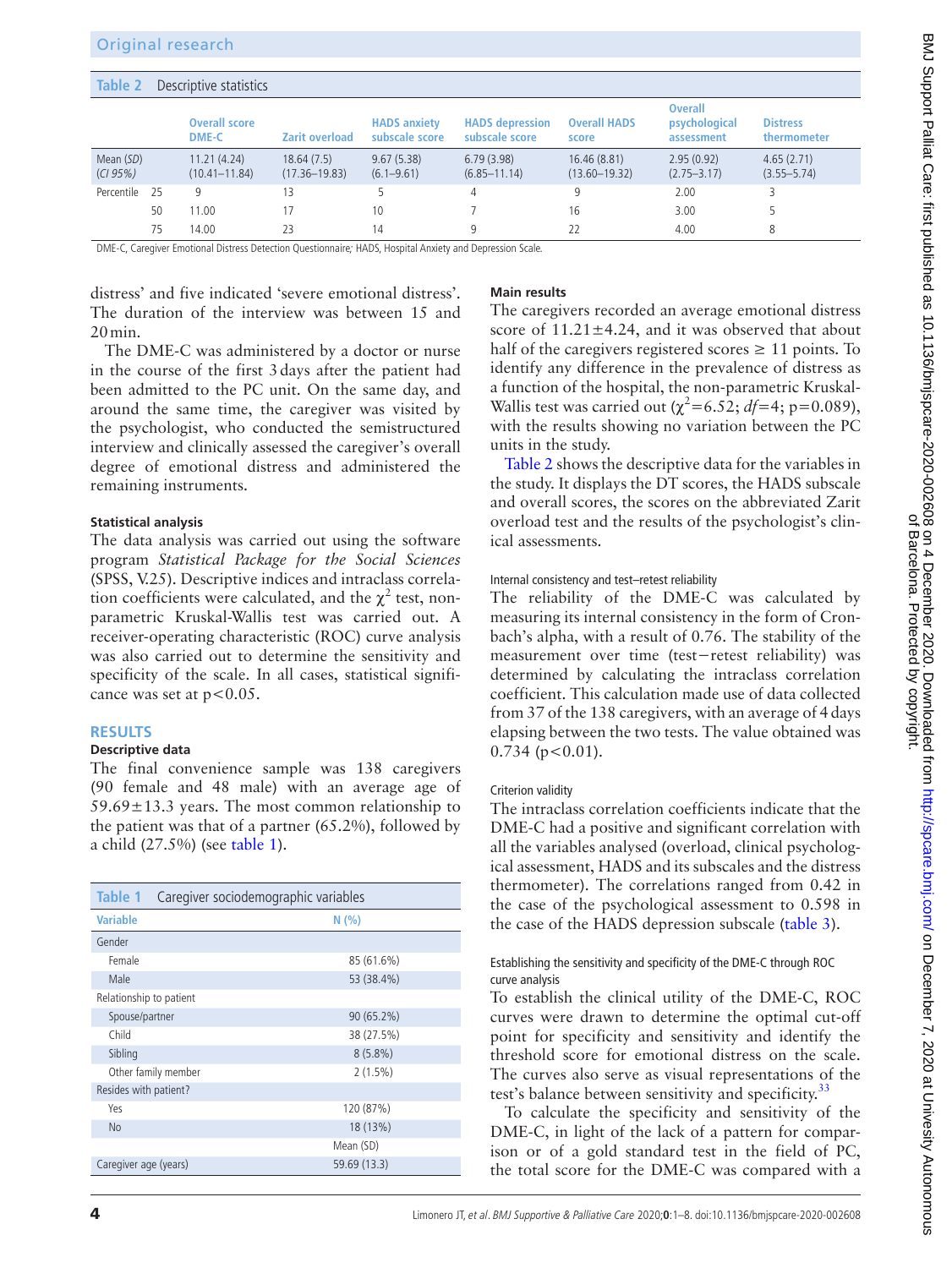<span id="page-4-0"></span>**Table 3** Matrix showing intraclass correlation coefficients between the scores on the DME-C, the Zarit overload scale, the overall HADS (T-HADS), the HADS subscales measuring anxiety (A-HADS) and depression (D-HADS), the psychological assessment (PA) and the distress thermometer (DT)

|                                         | <b>DME-C</b> | <b>ZARIT</b> | <b>A-HADS</b>            | <b>D-HADS</b>            | <b>T-HADS</b> | DT       |
|-----------------------------------------|--------------|--------------|--------------------------|--------------------------|---------------|----------|
| Zarit emotional overload                | $0.510**$    |              |                          |                          |               |          |
| HADS anxiety subscale score (A-HADS)    | $0.584**$    | $0.656**$    | $\overline{\phantom{0}}$ |                          | -             |          |
| HADS depression subscale score (D-HADS) | $0.598**$    | $0.490*$     | $0.766**$                | $\overline{\phantom{a}}$ |               |          |
| Overall HADS score (HADS)               | $0.513**$    | $0.554**$    | $0.846**$                | $0.817**$                | -             |          |
| Distress thermometer (DT)               | $0.580*$     | $0.602**$    | $0.493*$                 | $0.475*$                 | $0.357**$     |          |
| Overall psychological assessment (PA)   | $0.427**$    | $0.588**$    | $0.596**$                | $0.548**$                | $0.365*$      | $0.297*$ |
| *p<05; **p<0.01.                        |              |              |                          |                          |               |          |

HADS, Hospital Anxiety and Depression Scale.

combination of the scores recorded on the Zarit overload scale, the HADS scale (the overall score), the distress thermometer and the clinical psychological assessment.

A reference variable was created to determine the presence or absence of emotional distress in each participant. It was based on a combination of the threshold values of the HADS scale (HADS  $\geq$ 17), the distress thermometer  $(\geq 4)$ , the abbreviated Zarit scale  $(\geq 17)$  and the psychological assessment. A comparison of the values of this variable with those recorded for the DME-C scale shows an area below the curve of 0.82 (p<0.01), with a CI at 95% of 0.767–0.897(see [Figure](#page-4-1) 2). Thus, the diagnostic capacity of the DME-C was demonstrated and the cut-off point was established at a score of 11 on the instrument, as this was the point on the curve with the best relationship between sensitivity (the capacity to detect caregivers suffering from emotional distress) and specificity (the capacity



<span id="page-4-1"></span>**Figure 2** Receiver-operating characteristic (ROC) curve to determine the sensitivity-specificity of the overall score on the DME-C scale.

to detect false positives). The figure for sensitivity at this point on the curve was 74.6%, while the degree of specificity was calculated at 74.45%. Caregivers scoring scores below 11, then, would be found not to be suffering from emotional distress, while those with scores  $\geq 11$  would be above the threshold for such distress. Overall scores on the scale can range from 0 to 20. According to the cut-off figure established, 54% of the caregivers displayed emotional distress.

The DME-C also observes the worries of caregivers. Of the caregivers in the study, 66% displayed worries related to emotional issues. The second most common kinds of worry were relateds to their relative's illness and the family (58%) (see [table](#page-5-0) 4). A comparison of the worries displayed by caregivers with emotional distress and those without emotional distress shows that only in the case of worried related to the illness (concerns over physical aspects related to the progression of the disease and the symptoms) were significant differences apparent, as these kinds of worries were more likely to affect caregivers with emotional distress than those without  $(\chi^2=3.97; df=1; p<0.05)$ . This type of worry also registered the highest degree of intensity. The analysis of the intensity of caregivers' concerns showed that worries about somatic issues had a strong correlation with the intensity of worries about family and emotional issues. Meanwhile, more intense worries about economic issues showed a positive correlation with family concerns.

The second part of the DME-C collects data on the presence of outward signs of emotional distress in the caregiver, as observed by a healthcare professional. The caregivers who had displayed emotional distress according to the first part of the instrument were more likely to show these external signs than those who had not  $(\chi^2=6.5; df=1; p<0.01)$ . The caregivers with emotional distress were more likely, to a statistically significant degree, to display 'visible signs of sadness, fear, crying, feeling overwhelmed'  $(\chi^2 = 23.45; df = 1;$ p<0.001); 'difficulty in separating from the patient: the family refuses to leave the patient and insists on making healthcare decisions'  $(\chi^2 = 17.22; df = 1;$ p<0.001); and 'visible signs of rage, irritability or disagreement with therapeutic measures'  $(\chi^2 = 14.04)$ ;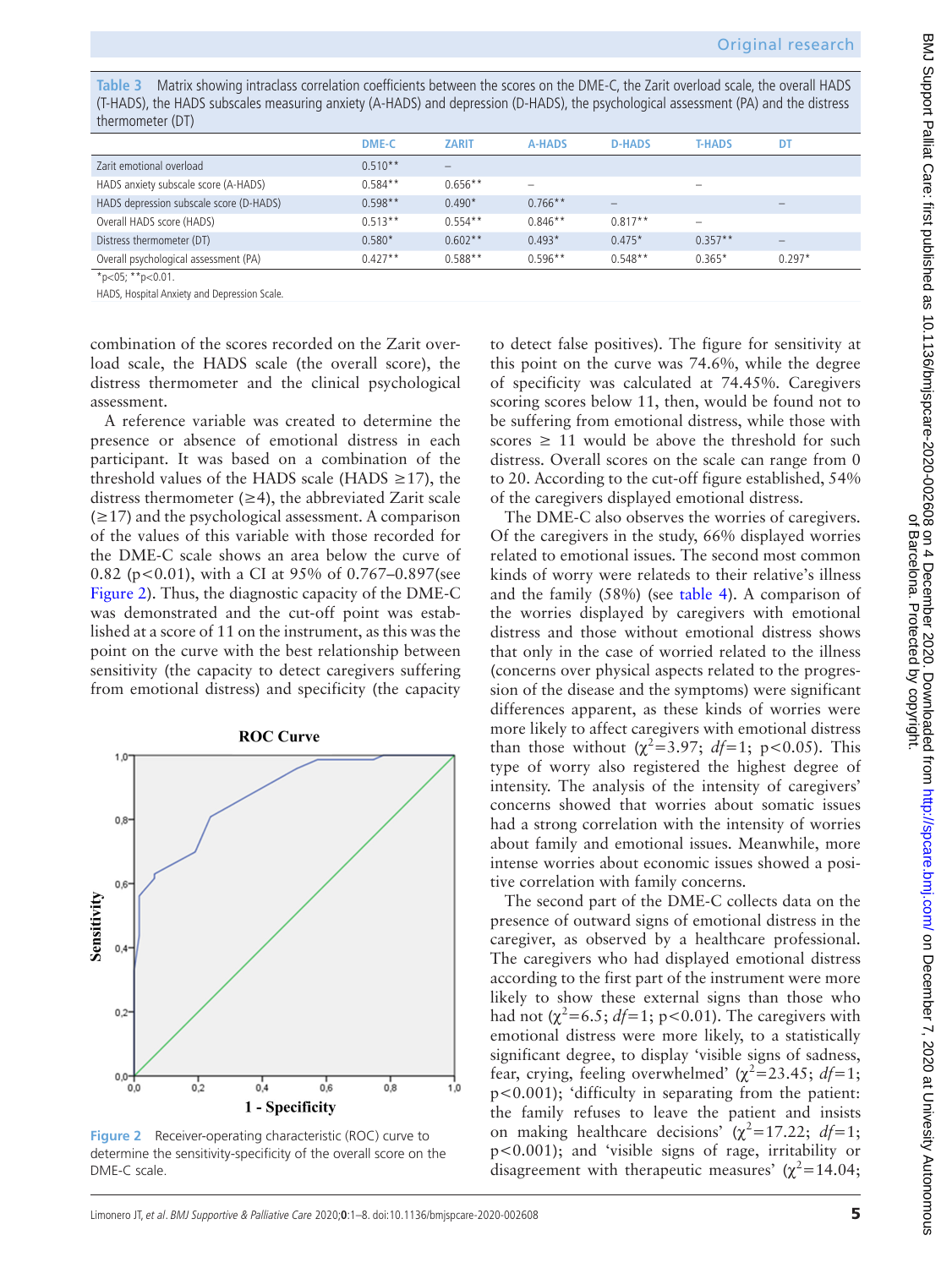# Original research

<span id="page-5-0"></span>

| Table 4<br>Worries: kind, frequency, intensity and relationship with emotional distress (DME-C)                  |            |                                    |                   |                           |                              |                            |  |  |  |
|------------------------------------------------------------------------------------------------------------------|------------|------------------------------------|-------------------|---------------------------|------------------------------|----------------------------|--|--|--|
| Kind of worry                                                                                                    | $N^*$ (%)  | <b>Intensity of worry</b><br>M(DT) | <b>DME-C</b>      | <b>Family</b><br>concerns | <b>Emotional</b><br>concerns | <b>Somatic</b><br>concerns |  |  |  |
| Family concerns                                                                                                  | 42 (30.43) | 7.52(2.18)                         | $0.416*$          |                           |                              |                            |  |  |  |
| Emotional concerns                                                                                               | 80 (57.97) | 8.26(1.97)                         | $0.284*$          | $0.732***$                |                              |                            |  |  |  |
| Somatic concerns                                                                                                 | 51 (36.96) | 8.83(1.36)                         | $0.633***$        | $0.992*$                  | $0.992***$                   |                            |  |  |  |
| Economic concerns                                                                                                | 11 (7.97)  | 6.5(3.2)                           | 0.56 <sup>‡</sup> | $0.49*$                   | $0.105\pm$                   | $0.15$ ‡                   |  |  |  |
| Spiritual concerns                                                                                               | 1(0.72)    |                                    |                   |                           |                              |                            |  |  |  |
| $N_{\text{obs}}$ $*_{\text{eq}}$ $*_{\text{eq}}$ $*_{\text{eq}}$ $*_{\text{eq}}$ $*_{\text{eq}}$ $*_{\text{eq}}$ |            |                                    |                   |                           |                              |                            |  |  |  |

Note: \*p<0.05; \*\*p<0.01.

\*n=185: Some patients displayed more than one kind of worry.

†Pearson correlation.

‡Spearman correlation.

*df=*1; p<0.001). No significant differences were found in the rest of the external signs assessed between caregivers with emotional distress and those without.

#### **DISCUSSION**

The main caregivers of patients with advanced or endstage illnesses tend to experience a large emotional burden, which can lead to emotional distress or suffering.<sup>1</sup> To make possible early detection of caregiver suffering by healthcare professionals, it is necessary to have specific and easily applied screening instruments that offer a valid, reliable and clinically significant measurement of this distress.<sup>34</sup> It is only through such early detection that professionals can offer timely intervention and care to ease the suffering of caregivers.

The results of this study confirm the validity and reliability of the DME-C as a tool to screen for emotional suffering in caregivers of advanced stage oncology patients based on the theoretical framework previously commented of Bayés *et al*, [13](#page-7-10) and Krikorian and Limonero.<sup>14</sup> The internal consistency analysis, carried out via the calculation of Cronbach's alpha, yielded a value of 0.76, indicating an acceptable degree of consistency, given that the test is basically made up of two items (mood and coping). Meanwhile, the stability of the results over time (test–retest reliability), as measured through the intraclass correlation coefficient after 4days, was 0.734, an acceptable degree of stability. The fact that the DME-C is a very short test, with only three items, represents an advantage, in that the instrument can be used repeatedly in longitudinal studies without causing fatigue in the caregivers. While this brevity does have the potential to detract from the test's internal consistency, the DME-C nonetheless has enough level of internal consistency and stability for a test with so few items.<sup>35</sup>

The validity analysis demonstrated that the scores on the DME-C exhibited the expected correlations with other measures, displaying positive and significant correlations with the caregivers' emotional overload, the overall HADS scale and its subscales (anxiety and depression), the distress thermometer and the psychological assessment. We can conclude that, in addition to its good psychometric properties, the DME-C examines issues of relevance to caregivers. In fact, the use of the scale could in

and of itself have therapeutic value, as indicated by the expert caregivers who participated in the early stages of the scale's development and the prima facie validation phase. This has also been observed in the development of other scales. $2627$ 

The applicability of the DME-C is further supported by the fact that it was administered to caregivers of a range of ages, of different genders and in different PC units. Despite this diversity, they did not experience any apparent difficulties in understanding and responding to the items, $27$  which is evidence in favour of expanding the use of the instrument.

Our results show that more than half of the caregivers were experiencing emotional distress, pointing to a need to address the sources of this distress and to better serve caregivers' needs.<sup>4 21</sup> The fact that caregivers' psychosocial needs often change along with the evolution of the patients' illness highlights the need for instruments that can monitor these emotional dynamics, systematically record the changes that occur and respond to evolving needs[.36 37](#page-7-31) Because it is brief, easy to understand, ethical and non-invasive, and because it measures aspects that caregivers recognise as important, the DME-C can be administered repeatedly. This opens up possibilities for longitudinal studies of emotional distress and analysis of the effects of healthcare to support caregivers.

Meanwhile, the data on caregivers' worries shed light on some specific aspects that could play a role in the emotional distress of caregivers and affect their psychosocial needs. This information could help identify warning signs that indicate a caregivers' need to be referred to a specialist, or on the contrary, identify their strengths and their relationship with their emotional state.<sup>[38](#page-7-32)</sup>

Finally, the DME-C assesses outward signs of emotional distress (behaviours and emotions), informing a more comprehensive assessment of the caregiver's emotional distress. Our data show that caregivers suffering from emotional distress are more likely to exhibit these external signs than those who are not.<sup>4</sup> These signs are also easily identifiable and would be especially valuable in cases where caregivers experience emotional difficulties, as they offer an indirect measurement of their emotional distress.<sup>4</sup>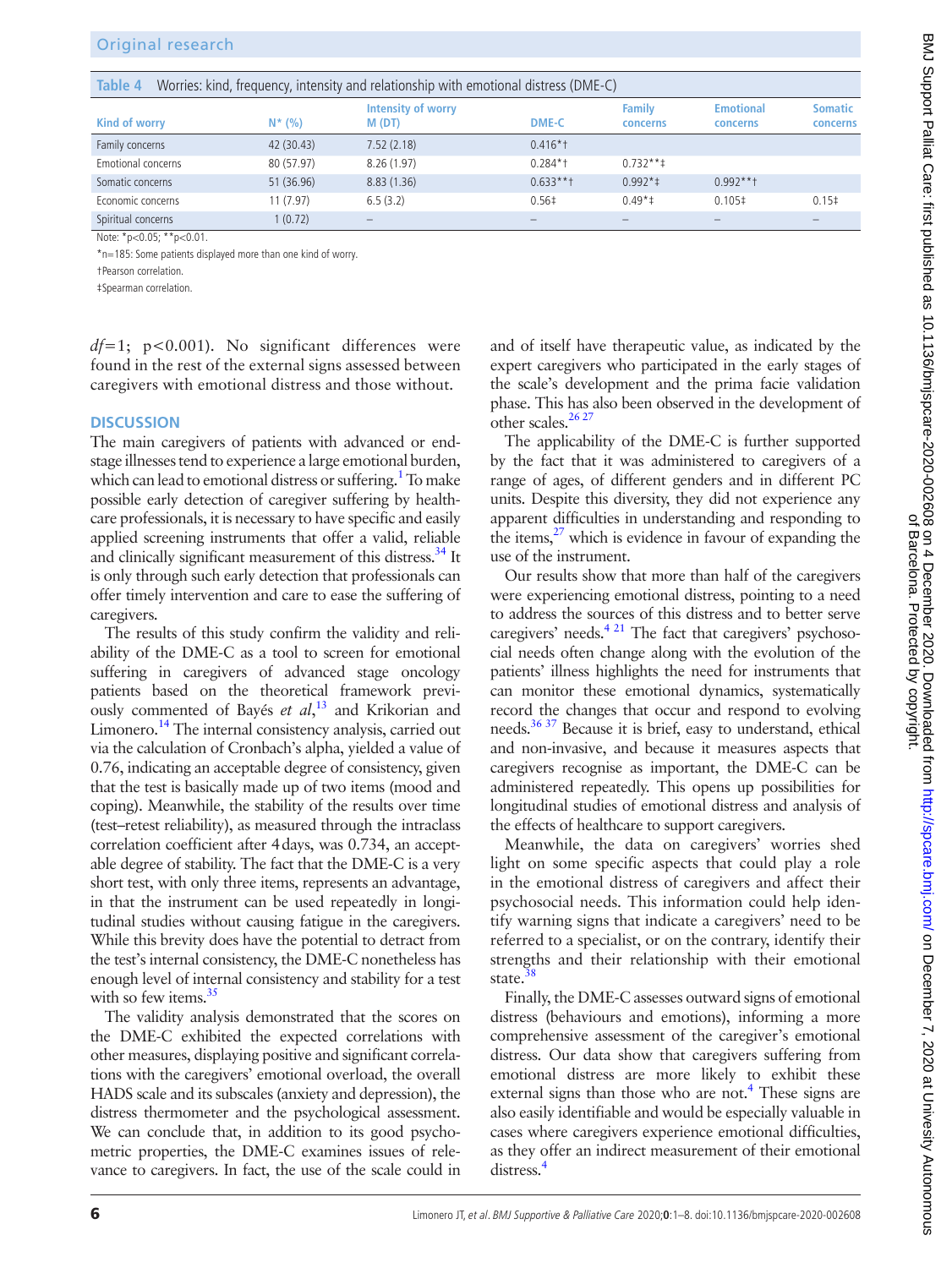# **Limitations**

Despite the importance of the findings here, this study has several limitations that merit consideration. The first is connected to the use of a convenience sample of caregivers of patients with advanced or end-stage illnesses at four different PC units. Nonetheless, the caregivers were representative of the respective centres, and the application of the scale at four different locations would seem to indicate that it can be easily implemented with a minimal amount of training for healthcare professionals and that it could be used in other contexts. Thus, based on experience with an emotional detection scale aimed at patients $^{25}$   $^{26}$  that is now being administered in homes, primary care centres and to chronic patients, we believe that the DME-C could also be applied in the same settings. The second limitation stems from the fact that this scale was administered to caregivers who were able to carry on a continuous conversation, meaning that its use with caregivers with communication problems has not been tested. However, given the scale's brevity and simplicity, as well as the additional observation of external signs of emotional distress, it would likely be a great resource to identify emotional distress in these caregivers. It is also worth noting that this scale assesses emotional distress in the family caregiver, not in the broader family, which in our cultural context tends to have a great deal of influence on the care, emotional state and well-being of the patient.

## **Clinical implications**

Despite these limitations, this study confirms that the DME-C is a simple, reliable and valid instrument to detect emotional distress in the main caregiver (in our study, family caregivers). The fact that the scale does not lead to iatrogenesis could also help ensure its effectiveness at detecting emotional distress. The results of DME-C would allow the elaboration of strategies aimed at the early approach to the emotional distress of caregivers to make an early referral to a specific professional like a psychologist or social worker. It is a simple instrument with good psychometric properties, easy to administer and help any healthcare professional to carry out this evaluation. Helping ease the suffering of caregivers is an effective way to help patients themselves, as family caregivers are the principal source of patients' emotional support, regardless of the suffering the former experience as they witness the suffering of their loved ones. This scale could support caregivers in this important work.

# **CONCLUSIONS**

The chief advantages of the DME-C over other scales are its brevity, reliability and understandability, as well as the fact that it does not place any additional burden on caregivers, as indicated by prior research to develop the scale, $^{26}$  a study that also showed that all the caregivers found the scale suitable, understandable and useful.

This scale allows early screening of emotional distress and facilitates referral for specialised intervention based on the detected needs.

# **Author affiliations**

<sup>1</sup>School of Psychology, Stress and Health Research Group, Universitat Autonoma de Barcelona, Bellaterra (Cerdanyola del Vallès), Catalunya, Spain 2 Psycho-oncology Care Unit, Institut Catala d' Oncologia, L'Hospitalet de

Llobregat, Barcelona, Spain <sup>3</sup>Psychology Unit, Egarsat, Mutua Colaboradora con la Seguridad Social nº 276, Terrassa, Barcelona, Spain

<sup>4</sup>Palliative Care Unit, Consorci Sanitari de Terrassa, Terrassa, Catalunya, Spain 5 Palliative Care Unit, Institut Catala d' Oncologia, L'Hospitalet de Llobregat, Barcelona, Spain

6 Palliative Care Unit, Consorci Corporació Sanitària Parc Taulí de Sabadell, Sabadell, Barcelona, Spain

<sup>7</sup>Psycho-oncology Unit, Oncology Department, University Hospital Sant Joan de Reus, Reus, Barcelona, Spain

<sup>8</sup>Member of the Group of Psychologists of the Catalan-Balearic Society for Palliative Care, Barcelona, Spain

9 Palliative Care Unit, Sant Camil Hospital-Residence Foundation-Sant Pere de Ribes, Sant Pere de Ribes, Barcelona, Spain

<sup>10</sup>The 'Qualy' Observatory. WHO Collaborating Centre for Public Health Palliative Care Programmes, Institut Catala d' Oncologia, L'Hospitalet de

Llobregat, Barcelona, Spain <sup>11</sup>Chair of Palliative Care, University of Vic, Vic, Barcelona, Spain

<sup>12</sup>University of Gimbernat and Tomas Cerda School of Nursing, Sant Cugat del Vallés, Barcelona, Spain

## **Twitter** Joaquín T Limonero [@JTLimonero](https://twitter.com/JTLimonero)

**Acknowledgements** We would like to express our sincerest gratitude to all the caregivers of patients with advanced and end-stage cancer who have contributed with their participation in this study.

**Contributors** JTL, JM-M, DM and MJG-R designed the study. JM-M, DM, MJG-R, MB, ML-P, AS, SV and CS-J collected data. JTL, JM-M, RB and JT-S analysed data. JTL, JM-M, JG-B and XG-B interpreted results. JTL, JM-M and JG-B wrote the manuscript. All authors reviewed the manuscript.

**Funding** This research was carried out, thanks in part to grant PSI2017-85134-R from the Spanish Ministry of Economy and Competitiveness (MINECO).

**Competing interests** None declared.

**Patient consent for publication** Not required.

**Ethics approval** The research protocol was approved by each of the Ethics and Clinical Research Committees of the participating Health Centres (CSPT ref. 2014535; CSdT ref. 29042014; HUSJR ref. 140327/3pro3; FHRSC ref. 14/23) and by the Ethics Committee of Animal and Human Research of the Universitat Autònoma of Barcelona. This research has adhered to Spanish Law 15/1999 governing the protection of personal data.

**Provenance and peer review** Not commissioned; externally peer reviewed.

**Data availability statement** All data relevant to the study are included in the article or uploaded as supplementary information.

**Open access** This is an open access article distributed in accordance with the Creative Commons Attribution Non Commercial (CC BY-NC 4.0) license, which permits others to distribute, remix, adapt, build upon this work noncommercially, and license their derivative works on different terms, provided the original work is properly cited, appropriate credit is given, any changes made indicated, and the use is noncommercial. See: [http://creativecommons.org/licenses/by-nc/4.](http://creativecommons.org/licenses/by-nc/4.0/) [0/.](http://creativecommons.org/licenses/by-nc/4.0/)

# **ORCID iDs**

Joaquín T Limonero <http://orcid.org/0000-0003-0573-791X> Jorge Maté-Méndez<http://orcid.org/0000-0002-2385-3132> María José Gómez-Romero [http://orcid.org/0000-0003-2488-](http://orcid.org/0000-0003-2488-7649) [7649](http://orcid.org/0000-0003-2488-7649)

Dolors Mateo-Ortega<http://orcid.org/0000-0003-2726-7461>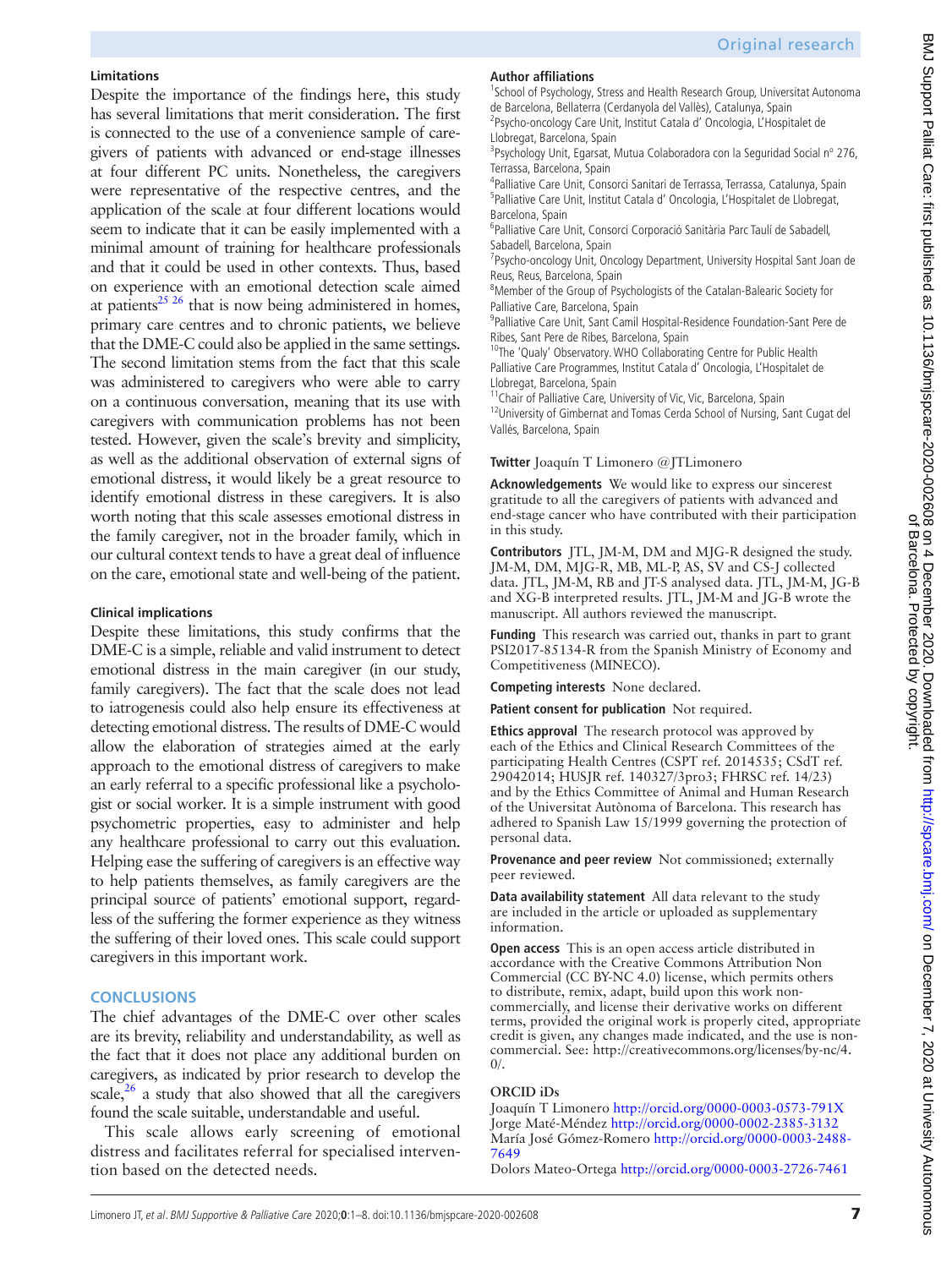# Original research

Jesús González-Barboteo [http://orcid.org/0000-0002-8095-](http://orcid.org/0000-0002-8095-2102) [2102](http://orcid.org/0000-0002-8095-2102)

Xavier Gómez-Batiste <http://orcid.org/0000-0002-4946-5947> Joaquín Tomás-Sábado<http://orcid.org/0000-0002-7156-7843>

#### **REFERENCES**

- <span id="page-7-0"></span>1 Palacio C, Krikorian A, Limonero JT. The influence of psychological factors on the burden of caregivers of patients with advanced cancer: Resiliency and caregiver burden. *[Palliat](http://dx.doi.org/10.1017/S1478951517000268)  [Support Care](http://dx.doi.org/10.1017/S1478951517000268)* 2018;16:269–77.
- <span id="page-7-1"></span>2 Fujinami R, Sun V, Zachariah F, *et al*. Family caregivers' distress levels related to quality of life, burden, and preparedness. *[Psychooncology](http://dx.doi.org/10.1002/pon.3562)* 2015;24:54–62.
- <span id="page-7-2"></span>3 World Health Organization. *Palliative care. cancer control: knowledge into action. WHO guide for effective programmes*. Geneva: World Health Organization, 2007.
- <span id="page-7-3"></span>4 Limonero JT, Maté-Méndez J, Mateo D, *et al*. Caregiver emotional distress: external open-behaviour signs. *[BMJ Support](http://dx.doi.org/10.1136/bmjspcare-2019-001774) [Palliat Care](http://dx.doi.org/10.1136/bmjspcare-2019-001774)* 2019. doi:10.1136/bmjspcare-2019-001774. [Epub ahead of print: 25 Jun 2019].
- <span id="page-7-4"></span>5 Toledano-Toledano F, Domínguez-Guedea MT. Psychosocial factors related with caregiver burden among families of children with chronic conditions. *[Biopsychosoc Med](http://dx.doi.org/10.1186/s13030-019-0147-2)* 2019;13:6.
- <span id="page-7-5"></span>6 Krikorian A, Limonero JT, Maté J. Suffering and distress at the end-of-life. *[Psychooncology](http://dx.doi.org/10.1002/pon.2087)* 2012;21:799–808.
- 7 Astudillo W, Mendinueta C, Astudillo E. El síndrome del agotamiento en los cuidados paliativos.. In: Astudillo EW, Mendinueta C, Astudillo E, eds. *Cuidados del enfermo en fase terminal y atención a su familia*. 4 edn. Barañáin: EUNSA, 2002: 515–26.
- <span id="page-7-6"></span>8 Maté-Méndez J, González-Barboteo J, Calsina-Berna A, *et al*. The Institut Català d'Oncologia model of palliative care: an integrated and comprehensive framework to address the essential needs of patients with advanced cancer. *[J Palliat Care](http://dx.doi.org/10.1177/082585971302900406)* 2013;29:237–43.
- <span id="page-7-7"></span>9 Toledano-Toledano F, Moral de la Rubia J. Factors associated with anxiety in family caregivers of children with chronic diseases. *[Biopsychosoc Med](http://dx.doi.org/10.1186/s13030-018-0139-7)* 2018;12:1–10.
- <span id="page-7-8"></span>10 Wittenberg-Lyles E, Demiris G, Oliver DP, *et al*. Reciprocal suffering: caregiver concerns during hospice care. *[J Pain](http://dx.doi.org/10.1016/j.jpainsymman.2010.04.026)  [Symptom Manage](http://dx.doi.org/10.1016/j.jpainsymman.2010.04.026)* 2011;41:383–93.
- <span id="page-7-9"></span>11 National Institute of Clinical Excellence (NICE). End of life care for adults: service delivery NICE Guide [NG142], 2019. Available: <www.nice.org.uk/guidance/ng142> [Accessed 14 Jul 2020].
- 12 Limonero JT. Evaluación de necesidades y preocupaciones en enfermos en situación terminal. *Revista de Psicología de la Salud* 2001;13:63–77.
- <span id="page-7-10"></span>13 Bayés R, Arranz P, Barbero J, *et al*. Propuesta de un modelo integral para Una intervención terapéutica paliativa. *Med Paliat* 1996;3:114–21.
- <span id="page-7-11"></span>14 Krikorian A, Limonero JT. An integrated view of suffering in palliative care. *[J Palliat Care](http://dx.doi.org/10.1177/082585971202800107)* 2012;28:41–9.
- <span id="page-7-12"></span>15 Limonero JT, Gil-Moncayo F. Importance of psychological research in palliative care: barriers in its development. *[Palliat](http://dx.doi.org/10.17140/PMHCOJ-1-101)  [Med Hosp Care Open J](http://dx.doi.org/10.17140/PMHCOJ-1-101)* 2014;1:1–3.
- <span id="page-7-13"></span>16 Hudson PL, Trauer T, Graham S, *et al*. A systematic review of instruments related to family caregivers of palliative care patients. *[Palliat Med](http://dx.doi.org/10.1177/0269216310373167)* 2010;24:656–68.
- 17 Aslakson R, SM D, Wilson RF, *et al*. *Assessment tools for palliative care. Technical brief No. 30 AHRQ publication No. 14-17-EHC007-EF*. Rockville, MD: Agency for Healthcare Research and Quality, May 2017. [www.effectivehealthcare.](www.effectivehealthcare.ahrq.gov/reports/final.cfm) [ahrq.gov/reports/final.cfm](www.effectivehealthcare.ahrq.gov/reports/final.cfm)
- <span id="page-7-14"></span>18 Tejero A, Guimera E, Farré JM, *et al*. Uso clínico del HADS (Hospital anxiety and depression scale) en población psiquiátrica: un estudio de su sensibilidad, fiabilidad y validez. *Rev Depto Psiquiatría Facultad de Med Barna* 1986;13:233–8.
- <span id="page-7-15"></span>19 Lefranc A, Pérol D, Plantier M, *et al*. Assessment of informal caregiver's needs by self-administered instruments: a literature review. *[Eur J Public Health](http://dx.doi.org/10.1093/eurpub/ckx103)* 2017;27:796–801.
- <span id="page-7-16"></span>20 Weitzner MA, Jacobsen PB, Wagner H, *et al*. The caregiver quality of life Index-Cancer (CQOLC) scale: development and validation of an instrument to measure quality of life of the family caregiver of patients with cancer. *[Qual Life Res](http://dx.doi.org/10.1023/A:1026407010614)* 1999;8:55–63.
- <span id="page-7-17"></span>21 Palacio G C, Krikorian A, Gómez-Romero MJ, *et al*. Resilience in caregivers: a systematic review. *[Am J Hosp Palliat Care](http://dx.doi.org/10.1177/1049909119893977)* 2020;37:648–58.
- <span id="page-7-18"></span>22 Cooper B, Kinsella GJ, Picton C. Development and initial validation of a family appraisal of caregiving questionnaire for palliative care. *[Psychooncology](http://dx.doi.org/10.1002/pon.1001)* 2006;15:613–22.
- <span id="page-7-19"></span>23 Deeken JF, Taylor KL, Mangan P, *et al*. Care for the caregivers: a review of self-report instruments developed to measure the burden, needs, and quality of life of informal caregivers. *[J Pain](http://dx.doi.org/10.1016/S0885-3924(03)00327-0)  [Symptom Manage](http://dx.doi.org/10.1016/S0885-3924(03)00327-0)* 2003;26:922–53.
- 24 Kinsella G, Cooper B, Picton C, *et al*. A review of the measurement of caregiver and family burden in palliative care. *[J Palliat Care](http://dx.doi.org/10.1177/082585979801400206)* 1998;14:37–45.
- <span id="page-7-20"></span>25 Maté J, Mateo D, Bayés R, *et al*. Elaboración y propuesta de un instrumento para la detección de malestar emocional en enfermos al final de la vida. *Psicooncología* 2009;6:507–18.
- <span id="page-7-29"></span>26 Limonero JT, Mateo D, Maté-Méndez J, *et al*. Evaluación de las propiedades psicométricas del cuestionario de Detección de Malestar Emocional (DME) en pacientes oncológicos. *[Gaceta](http://dx.doi.org/10.1016/j.gaceta.2011.07.016)  [Sanitaria](http://dx.doi.org/10.1016/j.gaceta.2011.07.016)* 2012;26:145–52.
- <span id="page-7-30"></span>27 Viel S, Limonero JT, Maté J, *et al*. Evaluación de las propiedades psicométricas de la Escala de Detección de la Soledad Existencial en pacientes con enfermedades avanzadas. *Psicooncología* 2019;16:161–76.
- <span id="page-7-21"></span>28 Limonero JT, Maté J, Mateo D, *et al*. Una escala para la detección del malestar emocional de los cuidadores principales de personas con enfermedad avanzada o al final de la vida. *[Ansiedad y Estrés](http://dx.doi.org/10.1016/j.anyes.2016.09.001)* 2016;22:104–9.
- <span id="page-7-22"></span>29 Gorsuch RL, Analysis EF. *Handbook of multivariate experimental psychology*. Boston, MA: Springer US, 1988: 231–58.
- <span id="page-7-23"></span>30 Boateng GO, Neilands TB, Frongillo EA, *et al*. Best practices for developing and validating scales for health, social, and behavioral research: a primer. *[Front Public Health](http://dx.doi.org/10.3389/fpubh.2018.00149)* 2018;6:149.
- <span id="page-7-24"></span>31 Holland JC, Andersen B, Breitbart WS, *et al*. The NCCN distress management clinical practice guidelines in oncology. *J Natl Compr Canc Netw* 2010;8:448–85.
- <span id="page-7-25"></span>32 Gort AM, March J, Gómez X, *et al*. Escala de Zarit reducida en cuidados paliativos. *[Medicina Clínica](http://dx.doi.org/10.1157/13074742)* 2005;124:651–3.
- <span id="page-7-26"></span>33 Burgueño MJ, García-Bastos JL, González-Buitrago JM. Las curvas ROC en la evaluación de las pruebas diagnósticas. *Med Clin* 1995;104:661–70.
- <span id="page-7-27"></span>34 Andersen BL, DeRubeis RJ, Berman BS, *et al*. Screening, assessment, and care of anxiety and depressive symptoms in adults with cancer: an American Society of clinical oncology guideline adaptation. *[J Clin Oncol](http://dx.doi.org/10.1200/JCO.2013.52.4611)* 2014;32:1605–19.
- <span id="page-7-28"></span>35 Green SB, Yang Y, Alt M, *et al*. Use of internal consistency coefficients for estimating reliability of experimental task scores. *[Psychon Bull Rev](http://dx.doi.org/10.3758/s13423-015-0968-3)* 2016;23:750–63.
- <span id="page-7-31"></span>36 Mateo-Ortega D, Gómez-Batiste X, Maté J, *et al*. Effectiveness of psychosocial interventions in complex palliative care patients: a quasi-experimental, prospective, multicenter study. *[J](http://dx.doi.org/10.1089/jpm.2017.0355)  [Palliat Med](http://dx.doi.org/10.1089/jpm.2017.0355)* 2018;21:802–8.
- 37 Sutanto LL, Ying FM, Agarwal A, *et al*. A scoping review of psychosocial interventions for informal caregivers of palliative cancer patients. *J Pain Manag* 2017;10:23–30.
- <span id="page-7-32"></span>38 Palacio C, Limonero JT. The relationship between the positive aspects of caring and the personal growth of caregivers of patients with advanced oncological illness: Postraumattic growth and caregiver. *[Support Care Cancer](http://dx.doi.org/10.1007/s00520-019-05139-8)* 2020;28:3007–13.